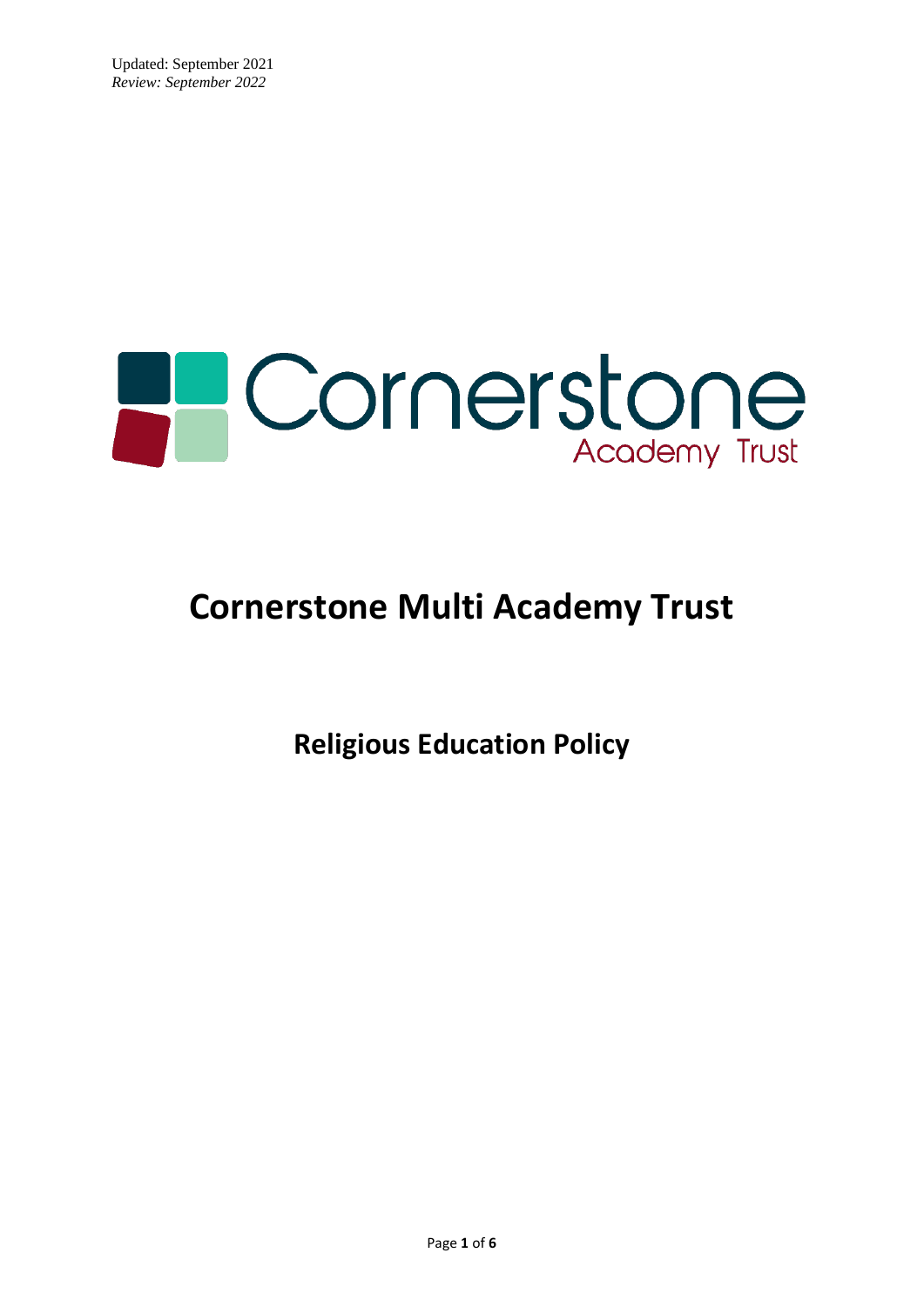# Cornerstone Academy Trust

## **What is Religious Education (RE)?**

Religious Education contributes dynamically to children's learning by provoking challenging questions about their meaning and purpose in life, beliefs about God, ultimate reality, issues of right and wrong and what it means to be human in a rich global society. RE is concerned with both learning about and from religions and worldviews in local, national and global contexts, to discover, explore and consider different answers to questions. Through RE, as an integrated part of our broad and balanced curriculum, children acquire core knowledge and understanding of different beliefs and practices which shape their growing understanding of history and culture. Furthermore, it seeks to develop children's skills in investigation and enquiry, communication, interpretation, analysis and evaluation. RE offers children opportunities for personal reflection and helps to foster pupils who have a confident sense of their own moral, spiritual and cultural development, children with their own ideas, values and identities, who can respect the religious and cultural differences of others and contribute positively to a cohesive and compassionate society. Pupils will have opportunities to explore Christianity, Buddhism, Hinduism, Islam, Judaism and Sikhism as part of their curriculum within the Trust. Consideration will also be given to non-religious perspectives to provide a detailed world view.

#### **How do we teach RE?**

Our aims in teaching religious education are:

- To instill in the children a curiosity about and understanding of religious questions, beliefs and experiences.
- To develop key attitudes including self-esteem (feeling valued and significant), respect, openmindedness, appreciation and wonder at the world.
- To consider the influence of religion on individuals, families, communities and cultures.
- To understand the values of our diverse society and appreciate people's differences.
- To engage with a range of real artefacts and media, as well as people and places, to gain 'reallife' experience and understanding.
- To develop and deploy the skills needed to understand, interpret and evaluate texts, stories, sources of wisdom and authority and other evidence.
- To develop children's communication skills through sharing their ideas and those within religions and beliefs in an informed way including different styles of writing, oral contributions and the use of IT.
- To develop and articulate individual insights, beliefs and ideas when responding to religious enquiries, whilst respecting and valuing the ideas of others who agree and disagree.
- To sensitively recognise and discuss the place of religion in world events in order to counteract racial, religious and cultural stereotypes.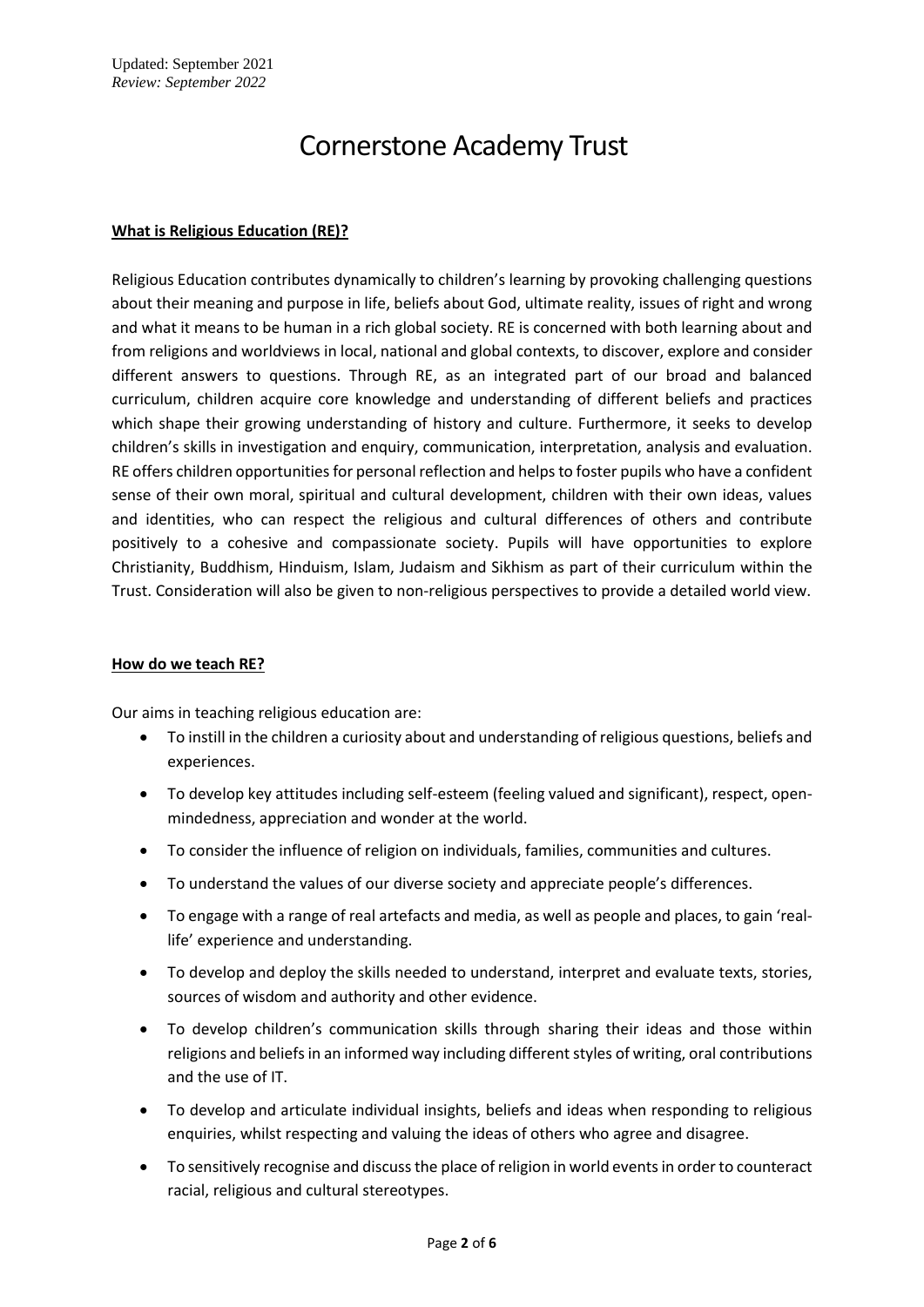- To make use of the school's diverse connections and communities, including the school's established international links and global community projects.
- To enhance children's sense of responsibility for the care of the Earth and its people, developing their understanding of what it means to be a global citizen both within religious belief systems and outside them.

There will be evidence in the learning environment of:

- A variety of multimedia-rich resources.
- A combination of primary and secondary resources for research.
- Provision of adequate display space for exhibiting children's work and information such as religious and cultural terms linked with current projects.
- Word banks made available on OneNote with language and vocabulary relevant to current projects.
- Planned opportunities for reflection and discussion.

#### **RE across the Key Stages**

In all Key Stages, RE needs to be embedded as part of the school ethos, alongside the themes and ideas explore in the PSHCE curriculum and during assemblies/collective worship. It will undertake a broad and balanced programme that takes account of abilities, aptitudes and physical, emotional and intellectual development. Making strong links with the British Council Themes around what it means to be a 'Global Citizen', RE learning and development across the school will focus around key enquiries and questions, as well as providing a scaffolded understanding of major beliefs. Children will have opportunities to relate their learning to their own experiences, to exciting humanities projects and to the school's global community links.

**In the Foundation Stage**, pupils develop an awareness of who they are and what makes them special. They encounter religions and worldviews through a range of people, books, special times, places and objects. They listen to and talk about stories, they use all their senses to explore the world around them and they ask questions and reflect on their own feelings and experiences. They use their imagination and curiosity to develop their appreciation of and wonder at the world in which they live. This happens through planned, purposeful play and through a mix of adult-led and child-initiated activities.

They will:

- Use role play and imagination to explore cultural traditions and celebrations, recognising differences and similarities
- Learn to communicate their own feelings and recognise those of others, forming positive relationships
- Develop an awareness of the changing world around them Learning about seasons and life cycles through photographs, artefacts and 'hands-on' experiences
- Begin to know about their own cultures and beliefs and those of other people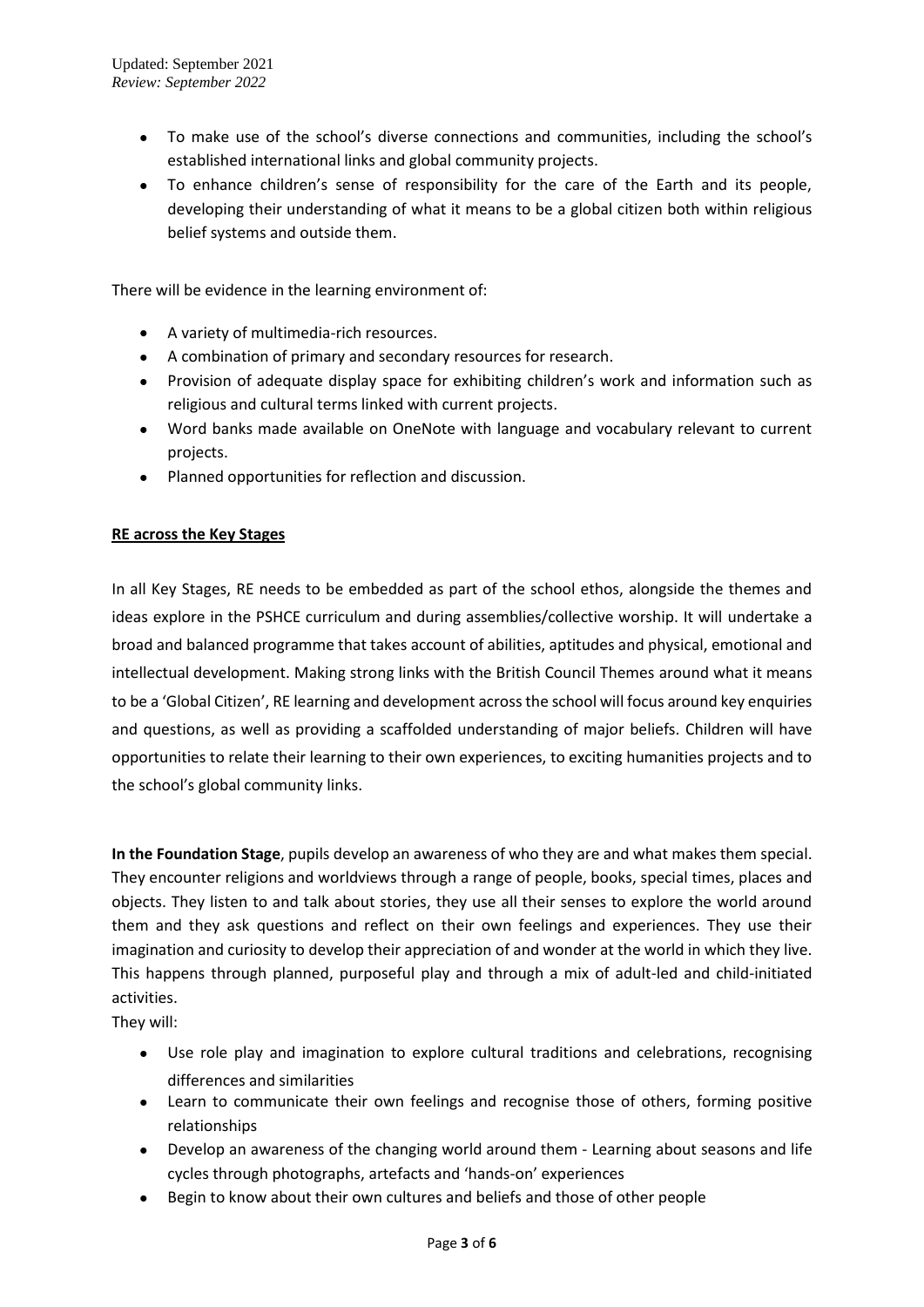| <b>Focus Themes</b>                 | <b>Key Enguiries</b>                       |
|-------------------------------------|--------------------------------------------|
| People who help us                  | How do different religions and communities |
| <b>Being Special</b>                | celebrate?                                 |
| Why is God important to Christians? |                                            |

**In Key Stage 1,** pupils develop their knowledge and understanding of religions and worldviews, recognising their local, national and global contexts. They use basic subject specific vocabulary and they have ample opportunities to raise questions. They begin to express their own views in response to the material they learn about.

They will:

- Develop their awareness of the similarities and differences between their culture and others
- Listen and respond to stories and use sources of information to help them ask and answer questions
- Draw links between religious ideas and cultures, and historical chronology and geographical location
- Visit local places of worship
- Explore the concepts of fairness and right and wrong
- Investigate why conflict occurs when ideas, beliefs and attitudes clash
- Develop communication skills to resolve and work through conflict in order to achieve peace
- Tie discussions into conversations around key texts

| <b>Focus Themes</b>             | <b>Key Enquiries</b>                                  |
|---------------------------------|-------------------------------------------------------|
| <b>Understanding Others</b>     | What does it mean to be good?                         |
| <b>Conflict and Peace</b>       | Religious stories tell us how best to live our lives. |
| Who, what, when, where?         | Discuss.                                              |
| Important Texts and their tales |                                                       |

**In Key Stage 2,** pupils should extend their knowledge and understanding of religions and worldviews, again recognising their local, national and global contexts. They are introduced to an extended range of sources and subject specific vocabulary. They are encouraged to be curious and to ask increasingly challenging questions about religion, belief, values and human life. Pupils learn to express their own ideas in response to the material they engage with, identifying relevant information, selecting examples and giving reasons to support their ideas and views.

They will:

- Observe and understand varied examples of religions and worldviews so that they can explain, with reasons, their meanings and significance to individuals and communities
- Visit local places of worship
- Discuss and present thoughtfully their own and others' views on challenging questions about belonging, meaning, purpose and truth
- Learn about the concept of social identities, reflecting on how the groups they belong to inform such identities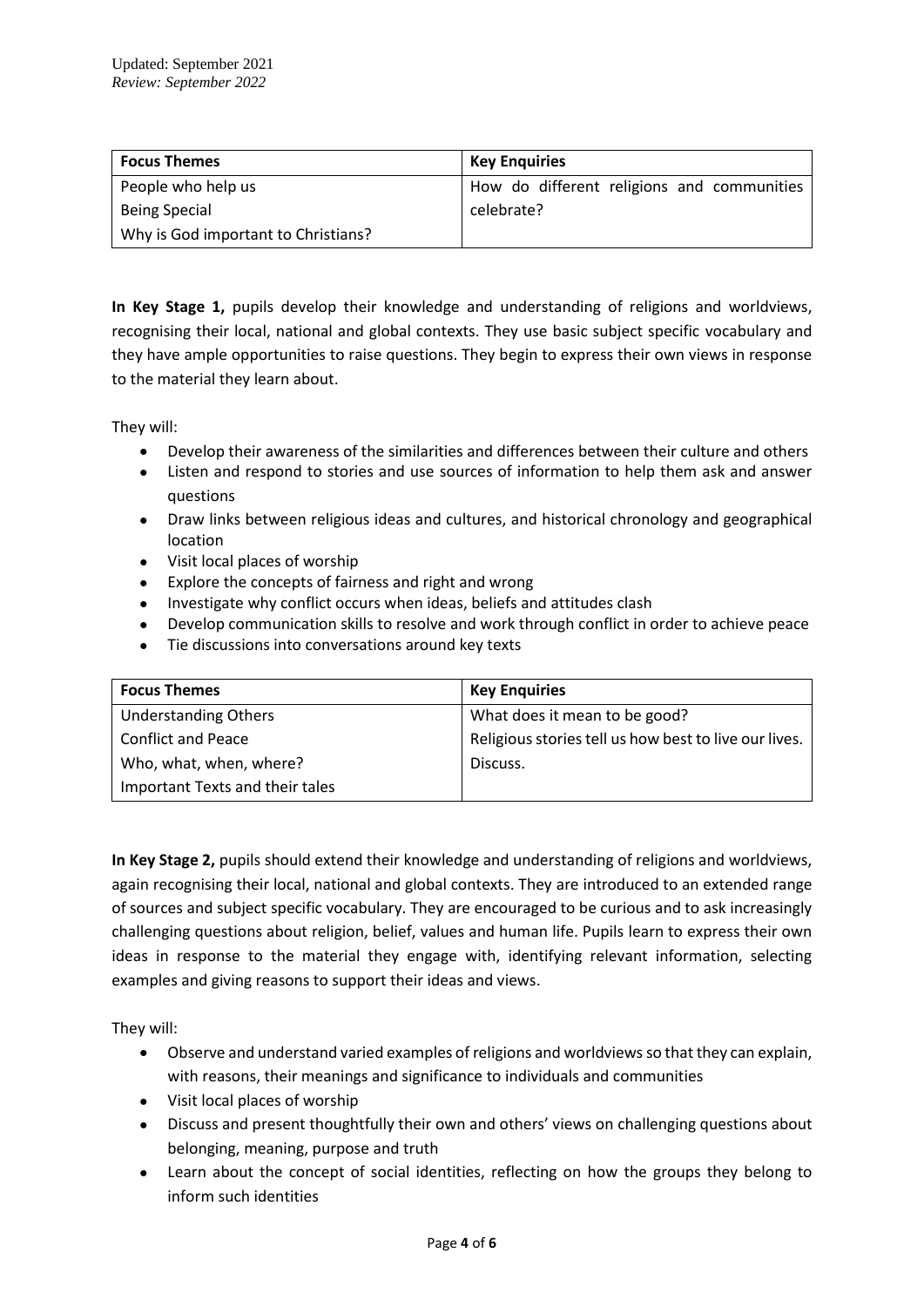- Consider and apply ideas about ways in which diverse communities can live together for the well-being of all
- Interpret and communicate religious knowledge in a variety of ways, through art and drama as well as the written word
- Become more eco-aware and informed about sustainability
- Engage in debates related to past and present discussions around equality, justice and human rights
- Collect research from a combination of primary and secondary resources

| <b>Focus Themes</b>                | <b>Key Enquiries</b>                                 |
|------------------------------------|------------------------------------------------------|
| Identity and Belonging             | The end is more important than the journey. Discuss. |
| Sustainable Living                 | What is worship and does it have to happen in a      |
| <b>Fairness and Equality</b>       | special place?                                       |
| <b>Rights and Responsibilities</b> | Do we all have a mission in life?                    |
|                                    | What can creation stories tell us about the world?   |

## **Teaching and Learning**

We ensure RE is a stimulating subject which engages all children through employing a variety of teaching methods across the school. These include:

- Visiting local places of worship and receiving visitors from faith communities.
- Using art, music, dance and drama to explore beliefs, ideas and cultures.
- Children experiencing times of quiet reflection to develop their own thoughts and ideas.
- Using stories, pictures and photographs, information from the internet and videos.
- Using artefacts to help children develop their understanding of religious beliefs and forms of expression.
- Incorporating the use of computing and multimedia, taking full advantage of the school's international links and global community projects.
- Providing opportunities to work independently or collaboratively, to ask as well as answer religious enquiry questions.

We also aim to develop sound cross-curricular links using a religious focus to encompass other curriculum areas, where it is appropriate. Being strongly linked with history and geography, as the core humanities subjects, RE lends itself to important projects across the whole school. RE also has strong links with literacy, IT and PSHE. For example, in PSHE, children will learn about themselves as developing individuals and members of their communities. They will be developing relationships as they work with others and become aware of the needs, rights and views of others. Children will develop an active involvement in the life of the school and its community and will learn about the wider world and the interdependence of the people and cultures within it.